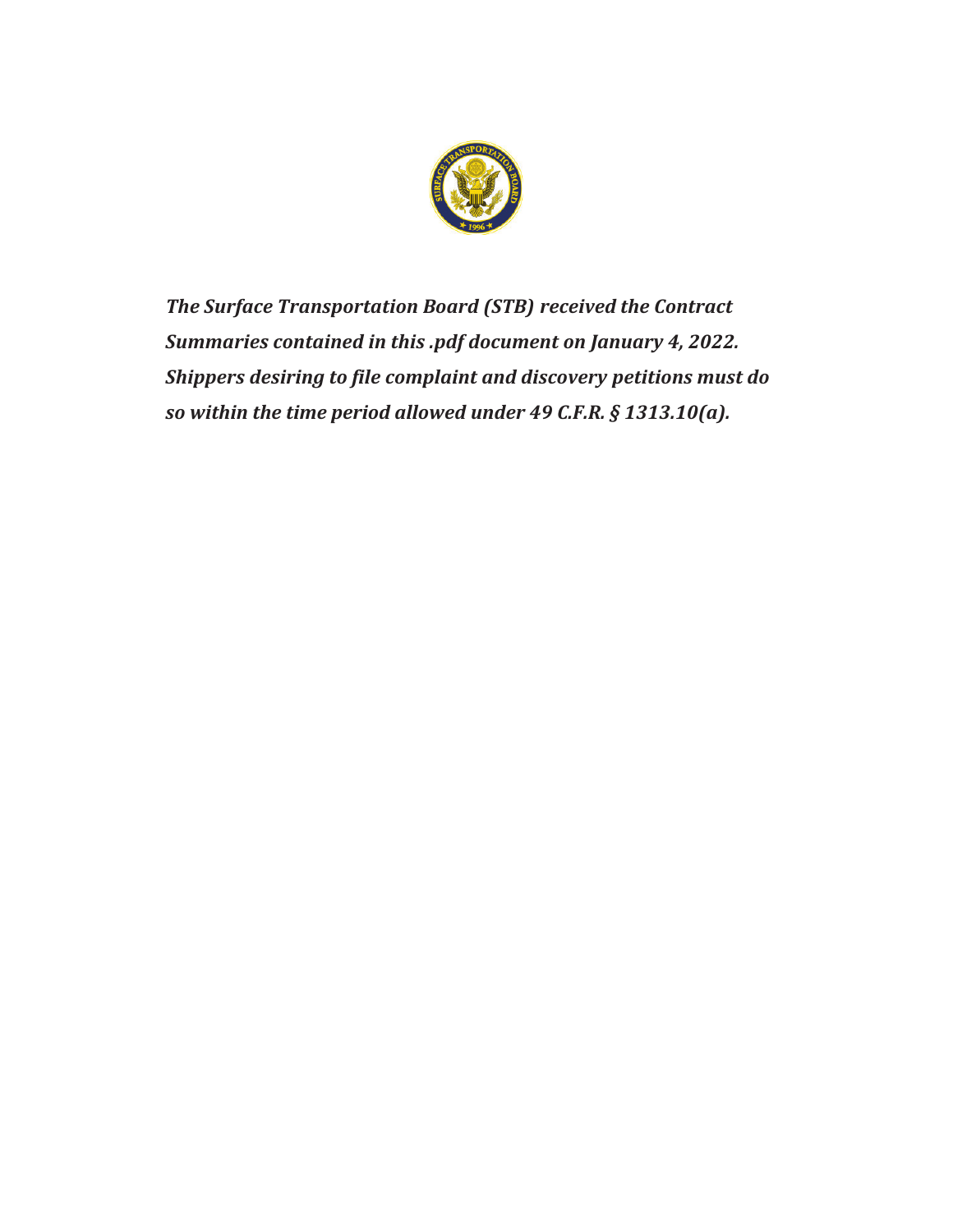| To: | <b>Tariffs Branch</b>               | <b>Issued By: Rae-Anne Sharp</b> |
|-----|-------------------------------------|----------------------------------|
|     | <b>Surface Transportation Board</b> | <b>Manager Pricing</b>           |
|     | 1925 K Street. N.W.                 | <b>Norfolk Souther</b>           |
|     | <b>Washington, DC 20423-0001</b>    | 650 West Peacht                  |

## **Surface Transportation Board CONG FORM CONG FORM CONG FORM CONG FORM CONG FORM CONG FORM CONG FORM CONG FORM 1925 K Street, N.W. Norfolk Southern Corporation** <sup>20</sup> SHORT FORM **Washington, DC 20423-0001 650 West Peachtree Street NW Atlanta, GA 30308**

## **RATE AUTHORITY - NEW**

## **RATE AUTHORITY - RENEWALS**

| <b>STB</b><br>Contract <b>#</b> | Amendment   Bureau |             | <b>Nbr</b> | Authority Section Nbr Series |              | <b>Previous</b><br><b>Series</b> | <b>Issue</b><br>Date | <b>Previous</b><br><b>Issue Date</b> | <b>Expiration</b><br>Date | <b>Previous</b><br><b>Expiration Date</b> | <b>Effective</b><br>Date | <b>Previous</b><br><b>Effective Date</b> | <b>Effective</b><br>/Expiration<br>Date Change<br>$(Y \text{ or } N)$ | Origin                                                                                                                                                                                                                                                                                                                                                | <b>Previous</b><br>Origin                                                                                                                                                                                                                                                                                                                                                                                 | Origin<br>Change<br>(Y or N) | <b>Destination</b>                                                                                                                                                                                                                                                                                                                                                                                                                                                                                                                                                                                                                                      | <b>Previous</b><br><b>Destination</b>                                                                                                                                                                                                                                                                                                                                                                                                                                                                                                                                                                                                                                                                                                                                                                                                                                      | Destination<br>Change<br>$(Y \text{ or } N)$ | <b>STCC</b>                            | <b>PrevSTC</b>              | <b>STCC</b><br>$(Y \text{ or } N)$ | <b>SHIPPER</b>                      |  |
|---------------------------------|--------------------|-------------|------------|------------------------------|--------------|----------------------------------|----------------------|--------------------------------------|---------------------------|-------------------------------------------|--------------------------|------------------------------------------|-----------------------------------------------------------------------|-------------------------------------------------------------------------------------------------------------------------------------------------------------------------------------------------------------------------------------------------------------------------------------------------------------------------------------------------------|-----------------------------------------------------------------------------------------------------------------------------------------------------------------------------------------------------------------------------------------------------------------------------------------------------------------------------------------------------------------------------------------------------------|------------------------------|---------------------------------------------------------------------------------------------------------------------------------------------------------------------------------------------------------------------------------------------------------------------------------------------------------------------------------------------------------------------------------------------------------------------------------------------------------------------------------------------------------------------------------------------------------------------------------------------------------------------------------------------------------|----------------------------------------------------------------------------------------------------------------------------------------------------------------------------------------------------------------------------------------------------------------------------------------------------------------------------------------------------------------------------------------------------------------------------------------------------------------------------------------------------------------------------------------------------------------------------------------------------------------------------------------------------------------------------------------------------------------------------------------------------------------------------------------------------------------------------------------------------------------------------|----------------------------------------------|----------------------------------------|-----------------------------|------------------------------------|-------------------------------------|--|
| <b>NS-C-1701</b>                | 17                 | NSSC        | 13727      |                              | G            |                                  | 12-14-2021           | 11-04-2021                           | 07-31-2022                | 07-31-2022                                | 08-01-2021               | 08-01-2021                               | <b>N</b>                                                              | CHICAGO IL<br>CINCINNATI OF<br><b>DAWSON GA</b><br><b>DECATUR IL</b><br>DES MOINES IA DES MOINES IA<br><b>DETROIT MI</b><br><b>EAST ST LOUIS</b><br>IL FOSTORIA<br>OH<br><b>GARDEN CITY</b><br><b>GA KANSAS</b><br>CITY MO<br><b>KERSHAW SC</b><br><b>MEMPHIS TN</b><br><b>MEXICO MO</b><br>LA QUINCY IL<br>SAVANNAH GA<br>STUARTS<br><b>DRAFT VA</b> | CHICAGO IL<br><b>CINCINNATI OF</b><br>DAWSON GA<br><b>DECATUR IL</b><br><b>DETROIT MI</b><br><b>EAST ST LOUIS</b><br>IL FOSTORIA<br>OH<br>FRANKFORT IN FRANKFORT IN<br><b>GARDEN CITY</b><br><b>GA KANSAS</b><br>CITY MO<br><b>KERSHAW SC</b><br><b>MEMPHIS TN</b><br><b>MEXICO MO</b><br><b>NEW ORLEANS NEW ORLEANS</b><br>LA QUINCY IL<br>SAVANNAH GA<br>STUARTS<br>DRAFT VA<br>VALDOSTA GA VALDOSTA GA | N                            | ADRIAN ADBF MI<br>ADRIAN MI<br>ALTAVISTA VA<br>ANDERSON PKHP<br><b>BERWICK PA</b><br><b>BIRMINGHAM AL</b><br>CHAMBERSBUR<br>PA CHESAPEAKE<br><b>VA</b> CHICAGO<br><b>ASHLAND AVE IL</b><br><b>CHICAGO IL</b><br>CLEVELAND OH<br><b>COLUMBUS CUOH</b><br>OH<br>CONSTITUTION<br>GA FRANKFORT IN FT WAYNE IN<br>FT WAYNE IN<br><b>GAINESVILLE GA</b><br><b>GREENSBORO NC</b><br><b>HILLSIDE NJ</b><br><b>IVORYDALE OH</b><br><b>JACKSONVILLE IL</b><br><b>KINGS MOUNTAIN</b><br><b>NC LEXINGTON</b><br>RJCC KY LINDE TI<br><b>MEMPHIS TN</b><br><b>MERIDIAN MS</b><br><b>MEXICO MO</b><br><b>MIDWEST</b><br>PORTAGE IN NEW<br>ORLEANS LA<br>PAINESVILLE OH | ADRIAN ADBF MI<br>ADRIAN MI<br>ALTAVISTA VA<br><b>ANDERSON PKHP</b><br>SC ANDERSON SC SC ANDERSON SC<br><b>BERWICK PA</b><br><b>BIRMINGHAM AL</b><br>CHAMBERSBUR<br>PA CHICAGO<br>ASHLAND AVE IL<br>CHICAGO IL<br>CLEVELAND OH<br><b>COLUMBUS CUOH</b><br>OH<br>CONSTITUTION<br><b>GA DAWSON GA</b><br>GA DAWSON GA   DECATUR IL DES<br>DECATUR IL DES   MOINES IA EAST<br>MOINES IA EAST ST LOUIS IL ERIE<br>ST LOUIS IL ERIE   PA FOREST PARK<br>PA FOREST PARK GA FRANKFORT IN<br><b>GAINESVILLE GA</b><br><b>GREENSBORO NC</b><br>HILLSIDE NJ<br><b>IVORYDALE OH</b><br>JACKSONVILLE IL<br>KANSAS CITY MO<br>KANSAS CITY MO KINGS MOUNTAIN<br><b>NC LEXINGTON</b><br>RJCC KY LINDE TN<br><b>MEMPHIS TN</b><br><b>MERIDIAN MS</b><br><b>MEXICO MO</b><br><b>MIDWEST</b><br>PORTAGE IN NEW<br>ORLEANS LA<br>ORANGEBURG SC<br>ORANGEBURG SC PAINESVILLE OH<br>PORT NEWARK | $\mathbf{Y}$                                 | 2000000 -<br>OILS, FOOD<br><b>PREP</b> | 2000000 - OILS<br>FOOD PREP | N                                  | ARCHER<br><b>DANIELS</b><br>MIDLAND |  |
| <b>NS-C-1548A</b>               |                    | <b>NSSC</b> | 16407      | 2                            | $\mathbf{I}$ | н                                | 12-14-2021           | 09-17-2021                           | 12-31-2022                | 12-31-2021                                | 01-01-2022               | 10-01-2021                               | - Y                                                                   | CHICAGO IL<br><b>MEMPHIS TN</b>                                                                                                                                                                                                                                                                                                                       | CHICAGO IL<br><b>MEMPHIS TN</b>                                                                                                                                                                                                                                                                                                                                                                           | <b>N</b>                     | COLUMBIA SC                                                                                                                                                                                                                                                                                                                                                                                                                                                                                                                                                                                                                                             | COLUMBIA SC                                                                                                                                                                                                                                                                                                                                                                                                                                                                                                                                                                                                                                                                                                                                                                                                                                                                | N.                                           | 0113700                                | 0113700                     | N                                  | RALCORP/<br><b>AIPC</b>             |  |
| <b>NS-C-1746</b>                |                    | <b>NSSC</b> | 3551       | $\overline{1}$               | K            | . J                              | 12-14-2021           | 08-26-2021                           | 09-30-2022                | 09-30-2022                                | 10-01-2021               | 10-01-2021                               | N                                                                     | <b>CHICAGO IL</b><br><b>KANSAS CITY</b><br><b>MO OAKLAND</b><br>CITY JCT IN                                                                                                                                                                                                                                                                           | <b>KANSAS CITY</b><br><b>MO OAKLAND</b><br>CITY JCT IN                                                                                                                                                                                                                                                                                                                                                    |                              | <b>GRANITE CITY IL</b>                                                                                                                                                                                                                                                                                                                                                                                                                                                                                                                                                                                                                                  | EAST ST LOUIS IL   EAST ST LOUIS IL<br><b>GRANITE CITY IL</b>                                                                                                                                                                                                                                                                                                                                                                                                                                                                                                                                                                                                                                                                                                                                                                                                              | N.                                           | 2041900                                | 2041900                     | N.                                 | <b>GRAIN</b><br>PROCESSII<br>G CORP |  |

| <b>STB</b>        | Amendment | <b>Bureau</b> | <b>Authority Nbr</b> | <b>Section Nbr</b> | <b>Series</b> | <b>Issue Dt</b> | <b>Expiration Dt</b> | <b>Effective Dt</b> | Origin                 | <b>Destination</b>       | <b>STCC</b>               | <b>Carrier Name</b>                                                                                                                                                                                                                                             | Shipper        |  |
|-------------------|-----------|---------------|----------------------|--------------------|---------------|-----------------|----------------------|---------------------|------------------------|--------------------------|---------------------------|-----------------------------------------------------------------------------------------------------------------------------------------------------------------------------------------------------------------------------------------------------------------|----------------|--|
| Contract#         |           |               |                      |                    |               |                 |                      |                     |                        |                          |                           |                                                                                                                                                                                                                                                                 |                |  |
| <b>NS-C-1699G</b> |           | <b>NSSC</b>   | 18403                |                    |               | 12-17-2021      | 09-30-2022           | 10-01-2021          | <b>SANDERSVILLE GA</b> | <b>SOUTH DANVILLE PA</b> | 0110000 GRAIN COMMODITIES | <b>NORFOLK SOUTHERN</b><br><b>RAILWAY COMPANY AND</b><br><b>CONSOLIDATED</b><br><b>SUBSIDIARIES</b><br><b>650 W PEACHTREE ST</b><br>NW, ATLANTA, GA 30308<br><b>SANDERSVILLE</b><br><b>RAILROAD COMPANY</b><br>206 North Smith Street<br>Sandersville, GA 31082 | <b>CARGILL</b> |  |